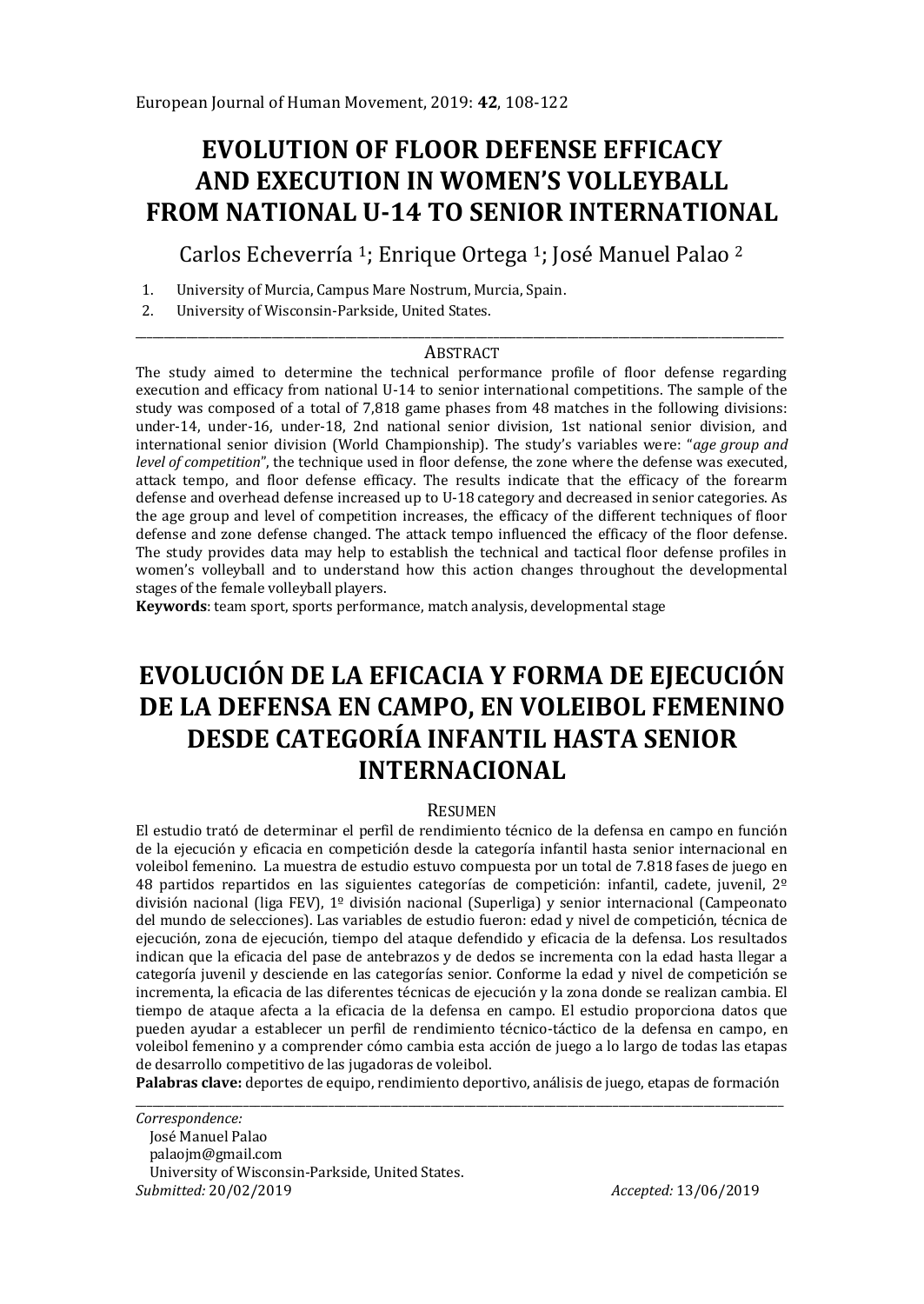#### **INTRODUCTION**

In volleyball, floor defense is part of the actions done by teams to neutralize the opponent's offense (Selinger & Ackermann-Blount, 1985). It is the second action of the counterattack after the block. In elite levels of competition, floor defense is the action with the lowest efficacy, due to the greater superiority of attacking actions (Castro & Mesquita, 2010; Marcelino & Mesquita, 2006). It is not a skill which has a statistical correlation with winning (Durkovic, Marelic & Resetar, 2009), but it is necessary to have the chances of doing the counterattack (Monteiro, Mesquita & Marcelino, 2009). In developmental levels of competition, floor defense had higher efficiency than in senior levels, due to the lower efficacy of the opponent attack (García-Alcaraz, Palao & Ortega, 2013a). Winning teams in youth competition levels had higher values than losers in floor defense (Claver, Jiménez, Gil, Moreno & Moreno, 2013). Some of the key aspects to affect the floor defense are: a) speed of previous attack (Palao, Santos & Ureña, 2004); b) restrictions created by the opponent to build the attack (Laios & Kountouris, 2005); c) a ready posture to respond quickly (Amasay, 2008; Selinger & Ackermann-Blount, 1985); and d) experience and decision making of players (Araujo, Afonso & Mesquita, 2011). Through the development of the players, the maturity, training, and experience of the players change through the different stage of their development (from young ages to elite level). This affects the relationship between the spike and the floor defense and could affect the efficacy and way of execution of the floor defense.

Throughout the training process, floor defense needs to neutralize faster and more unpredictable spikes from more variety of attack systems (Katsikadelli, 1995; Marcelino, Afonso, Moreas & Mesquita, 2014; Palao, Santos, & Ureña, 2005). Although theoretically, the skills of the players to perform the floor defense increases through their development, the spike skill also increases creating an imbalance between both actions (Eom & Schutz, 1992; Palao, Santos, & Ureña, 2006). Previous studies did not find differences in the floor defense efficacy between matches of the senior World championship and Junior European Championship (U-18) (Inkinen, Häyrinen, & Linnamo, 2013). However, other studies found differences in the set and attack related to the way of execution, efficacy, and attack tempo between 1st Spanish senior national division, and senior international women matches (Palao & Echeverria, 2008). In theory, the acceleration in the offense and in the attack speed, because of maturity, training and experience (Grgantov, Katic & Jankovic, 2006; Lidor & Ziv, 2010a; Stamm et al., 2003; Stamm et al., 2004), should increase the actions done by players in no ideal conditions. These would involve changes in the technique and defense floor efficacy, due to the actions are done per players in the limits of the defensive spectrum (Selinger & Ackermann-Blount, 1985). If the player cannot intercept the ball with their body, the efficacy of the defense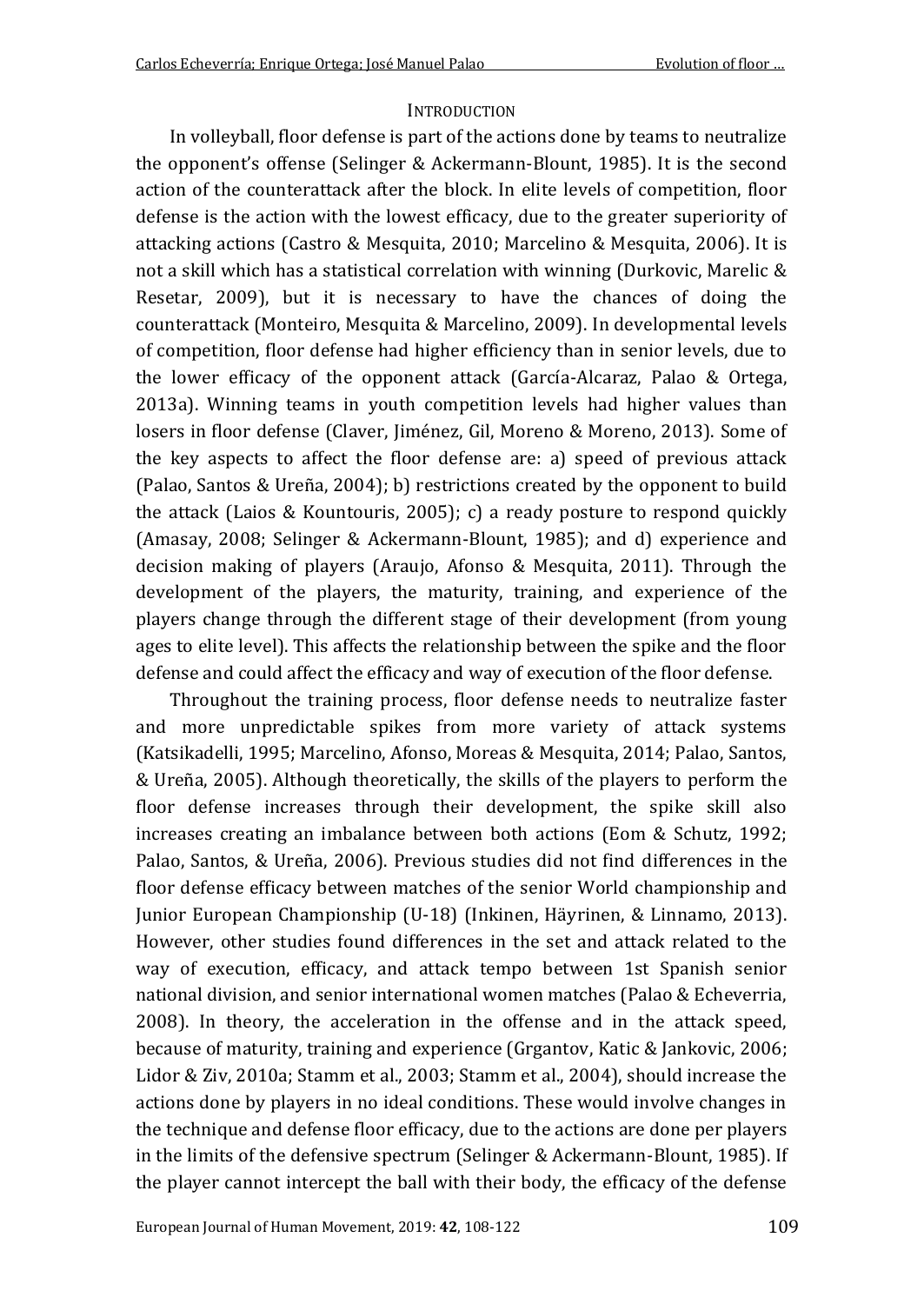decreases, and players need to use a dive or other techniques to try neutralizing the ball.

Floor defense tries to neutralize the opponent's attack. Most of the available information from floor defense is from the high-level competitions (e.g., Palao, Manzanares, & Ortega, 2009). The reduced information from early stages does not allow having an objective perspective of the development of the floor defense through the long-term development of the players. Reference values are needed to analyze object the evolution of the players according to their level and age group. Information about the effectiveness of floor defense, zones, and technique in the different stages of development could help coaches and research to guide the training, modify game rules, or establish specific goals. The study aimed to assess the technical profile of performance in floor defense from national U-14 to international senior in women's volleyball.

#### **METHOD**

### *Participants*

The sample included 7,818 sequences played in 187 sets, corresponding to 48 volleyball matches (eight matches for each "age group and level of competition": U-14, U-16, U-18, 2nd national division, 1st national division, and international level). The matches were played by top 12 teams of the national competitions (Spanish national Club Championship, and second and first senior league) and senior international competition (World Championship) during season 2005-2006. The matches selected were the quarterfinals, semifinals, and finals. For the 2nd senior division matches from the promotion phase were analyzed. For the 1st national division, matches from the national cup were analyzed. In these competitions, due to there was no consolation final match, a match between the first four teams in these competitions were analyzed during the regular season (1nd and 2nd senior division). Table 1 describes the sample distribution. The ethics commission of the principal researcher pre-approved the study project, in compliance with the principles of Helsinki's Declaration.

TABLE 1 *Distribution of the sample for the different age groups and levels of competition (women volleyball)*.

| Sample         | $II - 14$ | $U-16$ |      |      |      | U-18 2nd national 1st national International | Total |
|----------------|-----------|--------|------|------|------|----------------------------------------------|-------|
| Matches        |           |        |      |      |      |                                              | 48    |
| <b>Sets</b>    | 29        | 35     | 32.  | 27   | 31   | 33                                           | 187   |
| Floor defenses | 1347      | 1393   | 1379 | 1459 | 1274 | 966                                          | 7818  |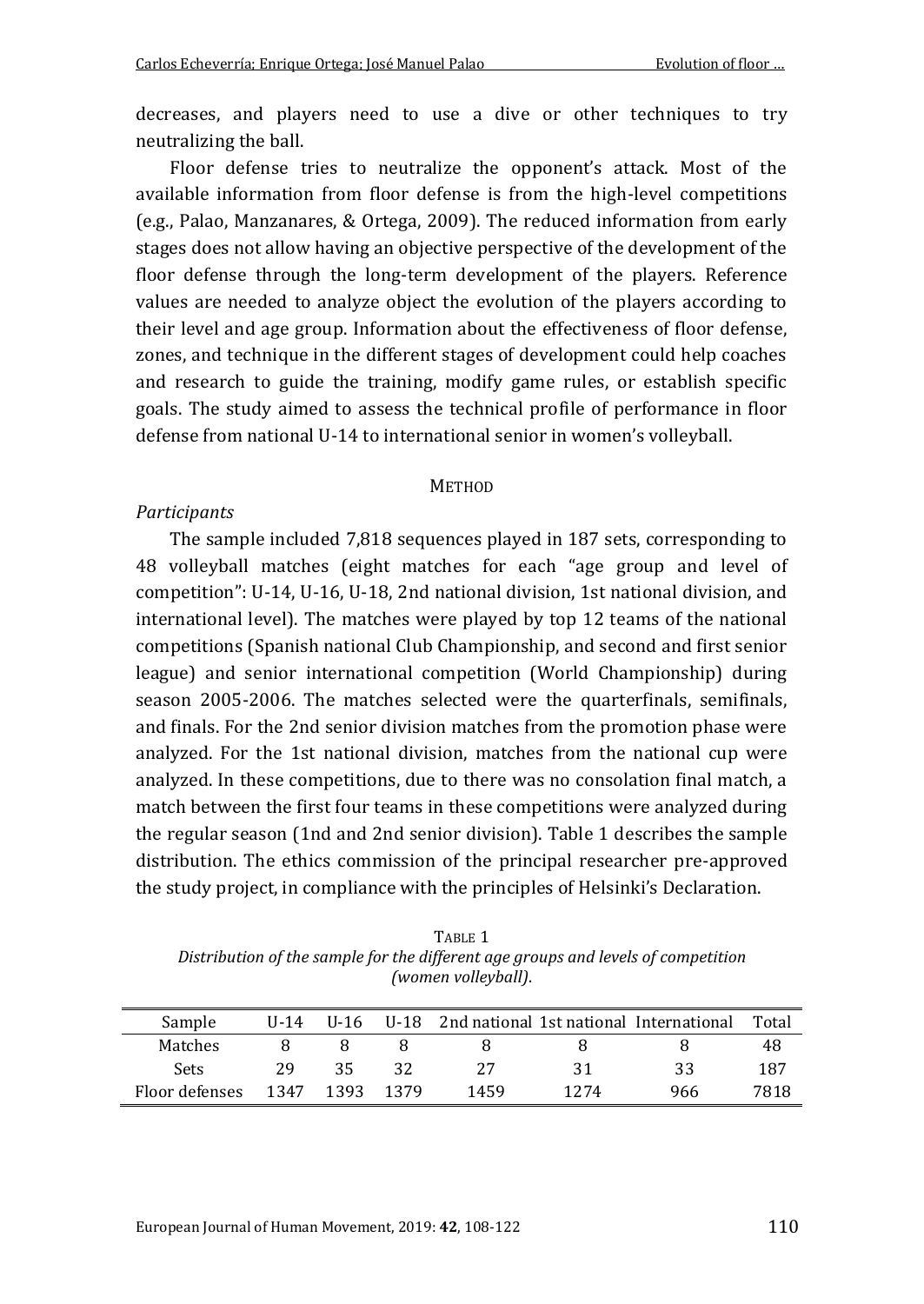# *Design*

The design of the study was a descriptive punctual, nomothetic, multidimensional, inter- and intra-group correlational (Anguera, Blanco & Losada, 2001). The sample was divided into six categories according to their "*age group and level of competition*": national U-14, national U-16, national U-18, senior 2nd national division, senior 1st national division, and senior international level. The efficacy and execution variables were "*age group and level of competition*" (U-14, U-16, U-18, senior 2nd national division, senior 1st national division, and senior international level), floor defense efficacy (on scale from 0 to 3), floor defense zone (the court was divided into six equal zones), opponent attack tempo (first tempo, second tempo, third tempo, second contact attack, and attack at first contact), and floor defense technique (forearm, overhead, dive, and others techniques).

Floor defense efficacy was evaluated in relation to the success of the action and the options it gave to the team to build their counter-attack. The following four levels of efficacy were differentiated: error, no attack options, limited attack options, and maximum attack options (Coleman, Neville, & Gordon, 1969). For the category floor defense, an efficacy coefficient (sum of attempts per category multiplied by the value of the level and divided by total attempts (0-3)), a point-to-error ratio, and an efficiency value (perfect actions minus errors) were calculated. The attack tempo was established using the coordination between the spiker and the setter: spiker jumps when the set was done (first tempo), spiker executes the last step of the approach when the set was done (second tempo), and the spiker has not started the approach when the set was done (third tempo).

# *Procedure and equipment*

The variables registered are part of the observation instrument (Observation Instrument of Techniques and Efficacy in Volleyball) that was designed and validated by Palao, Manzanares, and Ortega (2015), respectively. All recordings were made in public sporting events without any influence on the game. All of them were official matches and were recorded with a video camera. The observation was made by a single observer (sports science degree, highest national volleyball coaching certification, and more than five years of experience as a coach and volleyball analyst). After the training period, interand intra-observer reliability were calculated (Cronbach's Alpha). To calculate the inter-observer reliability, another researcher was used as a reference (sports science degree, highest national coaching certification, and more than ten years of experience). The lowest inter-observer reliability was 0.82 and the lowest intra-observer reliability was 0.96 (Kappa-Cohen test).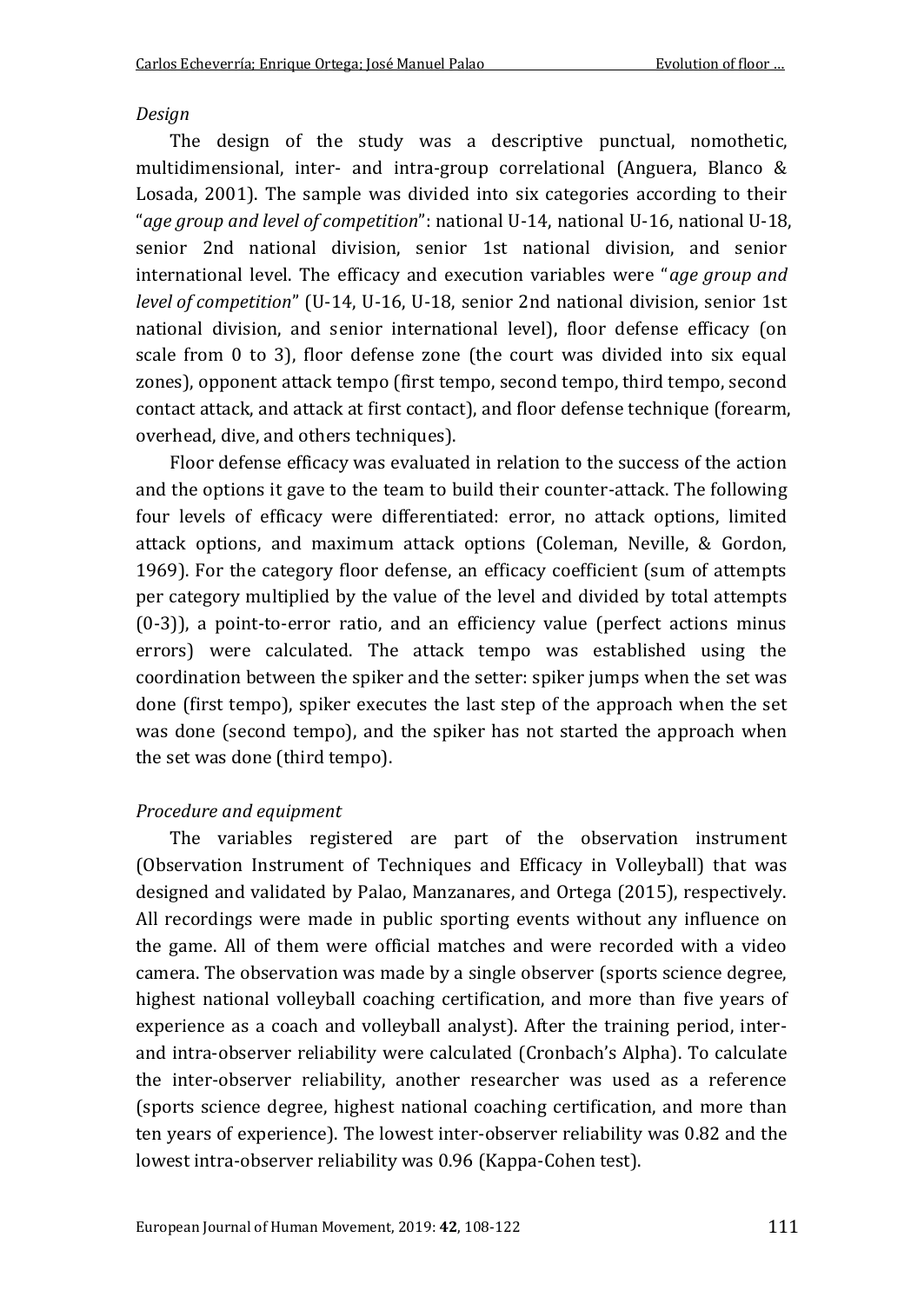## *Statistics*

A descriptive analysis (occurrence, occurrence percentage, means, standard deviation, and coefficient of performance values) and an inferential analysis were made. The Kolmogorov-Smirnov test was used to analyze the normality of the sample, the Chi-square test was used to study the differences in each category, and the Mann-Whitney U was used to analyze the differences between categories. The analyses were done with the SPSS 21 software. The level of significance was established at *p*<.05.

## RESULTS

In floor defense technique (Table 2), the forearm technique increased its efficacy from U-14 to U-18 age groups and then decreased from 2nd national senior division to senior international category. The percentage of error significantly increased from U-18 level to senior international category. The overhand technique had a coefficient of efficacy significantly lower in U-14 and U-16 and higher in the 1st national senior division and senior international category. In the free-ball defenses, the coefficient of efficacy and the efficacy were significantly lower in U-14 and higher in senior categories. Regarding the dives, the coefficient of efficacy was significantly lower in U-14 and higher in senior categories. The percentage of error was significantly higher in U-14 and U-16 and lower in senior categories.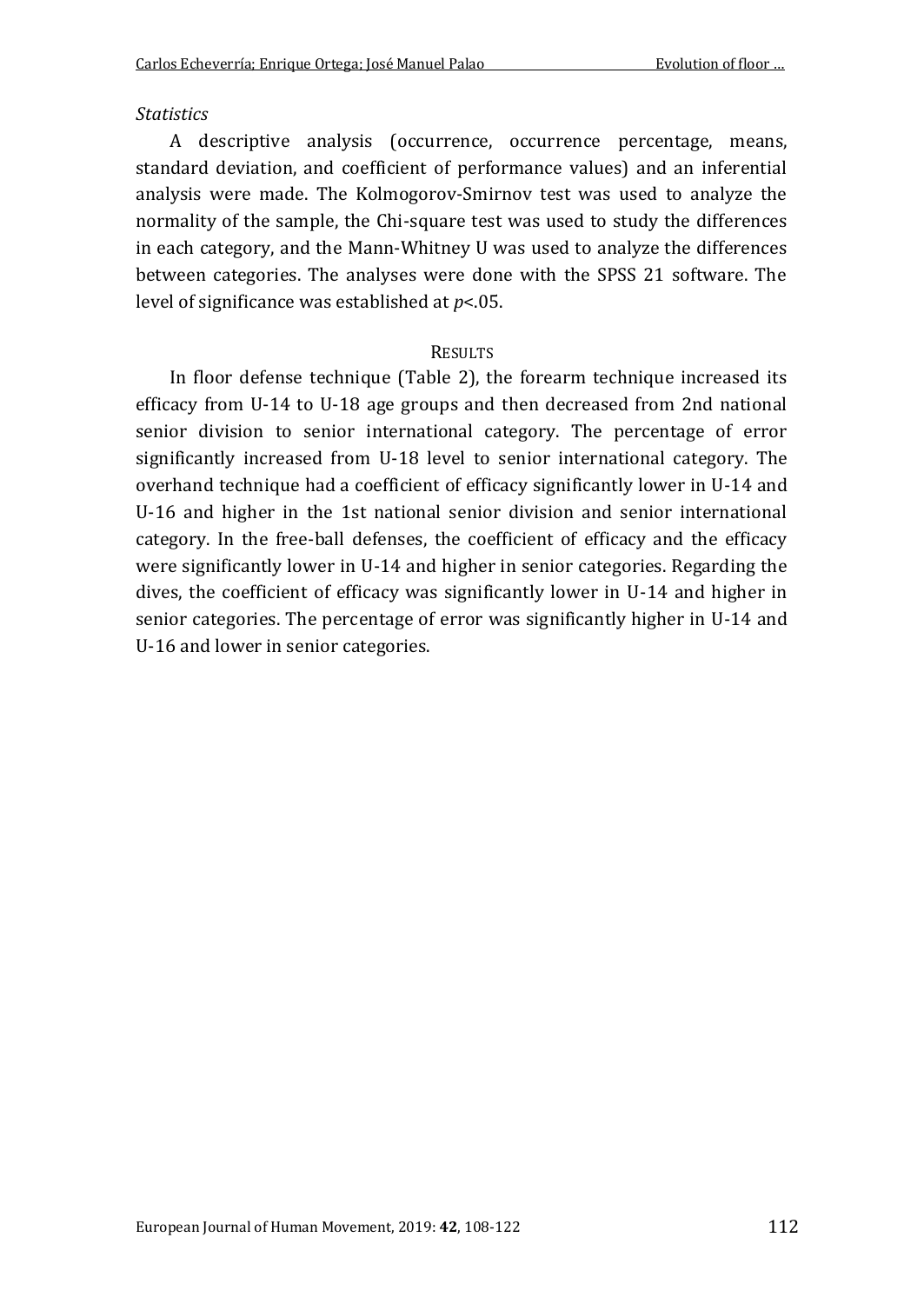| TABLE 2                                                                                    |
|--------------------------------------------------------------------------------------------|
| Efficacy of floor defense technique according to levels of competition (women volleyball). |

|                        | $U-14$              |                  | $U-16$             |                  | $U-18$              |                  | 2nd national           |          | 1st national       |          | International                     |       |  |
|------------------------|---------------------|------------------|--------------------|------------------|---------------------|------------------|------------------------|----------|--------------------|----------|-----------------------------------|-------|--|
| Technique              | Mean                | SD               | Mean               | SD               | Mean                | <b>SD</b>        | Mean                   | SD       | Mean               | SD       | Mean                              | SD    |  |
| Forearm                |                     |                  |                    |                  |                     |                  |                        |          |                    |          |                                   |       |  |
| Coefficient            | 1.61 <sup>cd</sup>  | 0.08             | 1.77cd             | 0.03             | $2.02$ abef         | 0.27             | $1.88$ abef            | 0.04     | 1.70cd             | 0.20     | 1.67cd                            | 0.13  |  |
| Efficacy $(\% )$       | 7.95 <sub>bcd</sub> | 1.89             | $17.45$ acf        | 1.66             | $27.5$ abef         | 12.64            | 19.7 <sup>af</sup>     | 2.66     | 15.08c             | 6.57     | $10.66$ <sub>bcd</sub> 3.38       |       |  |
| Error $(\% )$          | 15.45c              | 2.39             | 14.27c             | 2.87             | $7.58$ abef         | 4.96             | 11.18f                 | 3.49     | 17.72c             | 8.21     | 17.86 <sup>cd</sup>               | 5.81  |  |
| Efficiency             | $-7.5bcd$           | 4.03             | 3.18cdf            | 2.75             | 19.92abdef          | 16.91            | $8.52$ abcf            | 3.05     | $-2.64c$           | 14.20    | $-7.2$ bcd                        | 8.70  |  |
| Ratio                  | 1:0.22cd            | 2.91             | $1:10.31$ cdf      | 1.76             | $1:23.71$ abdef     |                  | 14.72 1:14.11abcf 2.27 |          |                    |          | 1:6.22c 10.27 1:1.73bcd 5.93      |       |  |
| Occurrence             | 824+                |                  | 893+               |                  | 803+                |                  |                        | $762 -$  |                    | 648-     |                                   | 483-  |  |
| Frequency              | 54.3%               |                  | 55.4%              |                  | 52.2%               |                  | 44.1%                  |          | 40.0%              |          | 38.3%                             |       |  |
| Underhand              |                     |                  |                    |                  |                     |                  |                        |          |                    |          |                                   |       |  |
| Coefficient            | 1.74 <sup>ef</sup>  | 0.09             | 1.72 <sup>ef</sup> | 0.11             | 1.69                | 0.08             | 1.86                   | 0.14     | 1.91ab             | 0.1      | 1.97ab                            | 0.18  |  |
| Efficacy $(\% )$       | 11.82               | 6.89             | 17.75              | 4.96             | 11.25 <sup>d</sup>  | 2.96             | 21.32c                 | 8.96     | 12.44              | 8.13     | 15.22                             | 7.69  |  |
| Error $(\%)$           | 13.85               | 4.14             | 15.37              | 4.84             | 18.10               | 7.12             | 13.34                  | 6.07     | 7.38               | 6.37     | 8.25                              | 7.72  |  |
| Efficiency             | $-2.02$             | 6.44             | 2.37               | 6.60             | $-6.95$ f           | 5.86             | 7.98                   | 12.33    | 5.06c              | 7.26     | 0.92                              | 13.26 |  |
| Ratio                  | 1:4.9               | 6.34             | 1:10.06            | 5.31             | 1:2.20 <sup>d</sup> | 2.98             | $1:14.65c$ 10.34       |          | 1:8.75             | 7.02     | 1:11.1                            | 10.13 |  |
| Occurrence             | 178                 |                  | 164                |                  | 153                 |                  | 186                    |          | 167                |          | $107 -$                           |       |  |
| Frequency              | 11.7%               |                  | 10.2%              |                  | 9.9%                |                  | 10.8%                  |          | 10.3%              |          | 8.5%                              |       |  |
| Free-ball              |                     |                  |                    |                  |                     |                  |                        |          |                    |          |                                   |       |  |
| Coefficient            | 1.96df              | 0.15             | 2.95               | 0.1              | 2.24                | 0.20             | 2.93a                  | 0.08     | 2.89               | 0.11     | 2.83 <sup>a</sup>                 | 0.20  |  |
| Efficacy (%) 40.4bcdef |                     | 13.23            | 95 <sup>a</sup>    | 10               | 81.17 <sup>a</sup>  | 18.69            | 92.72ª                 | 8.46     | 93.32ª             | 6.60     | 88.28 <sup>a</sup>                | 13.02 |  |
| Error $(\%)$           | 0                   | $\boldsymbol{0}$ | $\boldsymbol{0}$   | $\boldsymbol{0}$ | $\boldsymbol{0}$    | $\boldsymbol{0}$ | $\mathbf{0}$           | $\Omega$ | $\Omega$           | $\Omega$ | 2.66                              | 3.72  |  |
| Efficiency             | $40.4$ f            | 13.23            | 70                 | 47.61            | 81.17               | 18.69            | 92.72                  | 8.46     | 93.32              | 6.60     | 85.62 <sup>a</sup> 16.50          |       |  |
| Ratio                  | 1:40.4df 13.23      |                  | 1:95               | 10               | 1:81.17             | 18.69            | 1:92.72a               | 8.46     | 1:93.32            | 6.60     | 1:86.95 <sup>a</sup> 14.75        |       |  |
| Occurrence             | $75+$               |                  | $34 -$             |                  | 49                  |                  |                        | 56       |                    | 65       |                                   | 50    |  |
| Frequency              | 4.9%                |                  | 2.1%               |                  | 3.2%                |                  |                        | 3.2%     |                    | 4.0%     |                                   | 4.0%  |  |
| Dive                   |                     |                  |                    |                  |                     |                  |                        |          |                    |          |                                   |       |  |
| Coefficient            | $0.77$ def          | 0.04             | 0.98               | 0.10             | $0.67$ de           | 0.40             | $1.10$ ac              | 0.13     | 1.06ac             | 0.13     | 1.11a                             | 0.22  |  |
| Efficacy $(\% )$       | 0.37d               | 0.75             | 2.47               | 2.12             | 1.56                | 1.97             | 3.44d                  | 2.56     | 2.72               | 2.26     | 1.58                              | 1.77  |  |
| Error $(\%)$           | 49.97def            | 1.62             | 52.22df            | 7.09             | 40.04               | 22.98            | 40.42ab                | 3.83     | 39.94a             | 5.98     | 35.52ab                           | 7.36  |  |
| Efficiency             | $-49.6$             | 1.54             | $-49.75$           | 5.20             | $-38.48$            | 22.33            | $-36.98$               | 5.90     | $-37.22$           | 7.73     | $-33.94$                          | 8.27  |  |
| Ratio                  | 1:-24.61 0.90       |                  | $1: -23.64$        | 1.72             | $1: -18.46$         | 10.92            | $1: -16.77$            |          | 4.13 1:-17.25 4.85 |          | 1:-16.18 4.71                     |       |  |
| Occurrence             | $213 -$             |                  | $215 -$            |                  | 284                 |                  | 329                    |          | 313                |          | $267+$                            |       |  |
| Frequency              | 14%                 |                  | 13.3%              |                  | 18.5%               |                  | 19%                    |          | 19.3%              |          | 21.2%                             |       |  |
| Other technique        |                     |                  |                    |                  |                     |                  |                        |          |                    |          |                                   |       |  |
| Coefficient            | 1.00                | 0.22             | $0.93$ de          | 0.18             | 1.04                | 0.27             | 1.08 <sup>b</sup>      | 0.21     | 1.32 <sup>b</sup>  | 0.27     | 0.86                              | 0.52  |  |
| Efficacy (%)           | 1.92                | 3.85             | $\boldsymbol{0}$   | $\boldsymbol{0}$ | 1.05                | 2.10             | 1.24                   | 1.70     | 2.22               | 4.96     | 1.42                              | 3.17  |  |
| Error $(\%)$           | 28.27               | 10.77            | 38.6               | 12.05            | 36.3                | 13.35            | 31.04                  | 8.88     | 21.72              | 15.40    | 48.28                             | 30.24 |  |
| Efficiency             | $-26.35$            | 14.03            | $-38.6$            | 12.05            | $-35.25$            | 14.64            | $-29.80$               | 8.70     | $-19.5$            | 17.91    | $-46.86$                          | 30.30 |  |
| Ratio                  | $1: -12.2$          | 8.77             | 1:19.3             | 6.02             | $1: -17.1$          | 8.05             | $1: -14.28$            | 4.42     |                    |          | 1:-8.64 10.65 1:22.72 15.35<br>59 |       |  |
| Occurrence             | $57 -$              |                  | 87                 |                  | 90                  |                  |                        | $126+$   |                    | 81       |                                   |       |  |
| Frequency              | 3.8%                |                  | 5.4%               |                  | 5.8%                |                  | 7.3%                   |          |                    | 5.0%     |                                   | 4.7%  |  |
| No touch               |                     |                  |                    |                  |                     |                  |                        |          |                    |          |                                   |       |  |
| Occurrence             | $171 -$             |                  | $218 -$            |                  | $160 -$             |                  | 269                    |          | 346+               |          | $295+$                            |       |  |
| Frequency              |                     | 11.3%<br>13.5%   |                    | 10.4%            |                     | 15.6%            |                        | 21.4%    |                    | 23.4%    |                                   |       |  |

*Note. ap<.05 in U-14. bp<.05 in U-16. cp<.05 in U-18. dp<.05 in 2nd national division. ep<.05 in 1st national division. <sup>f</sup>p<.05 in international. <sup>+</sup> o – statistical signification of p<.05 (chi-square test). <sup>+</sup> o – relationship found (positive or negative).*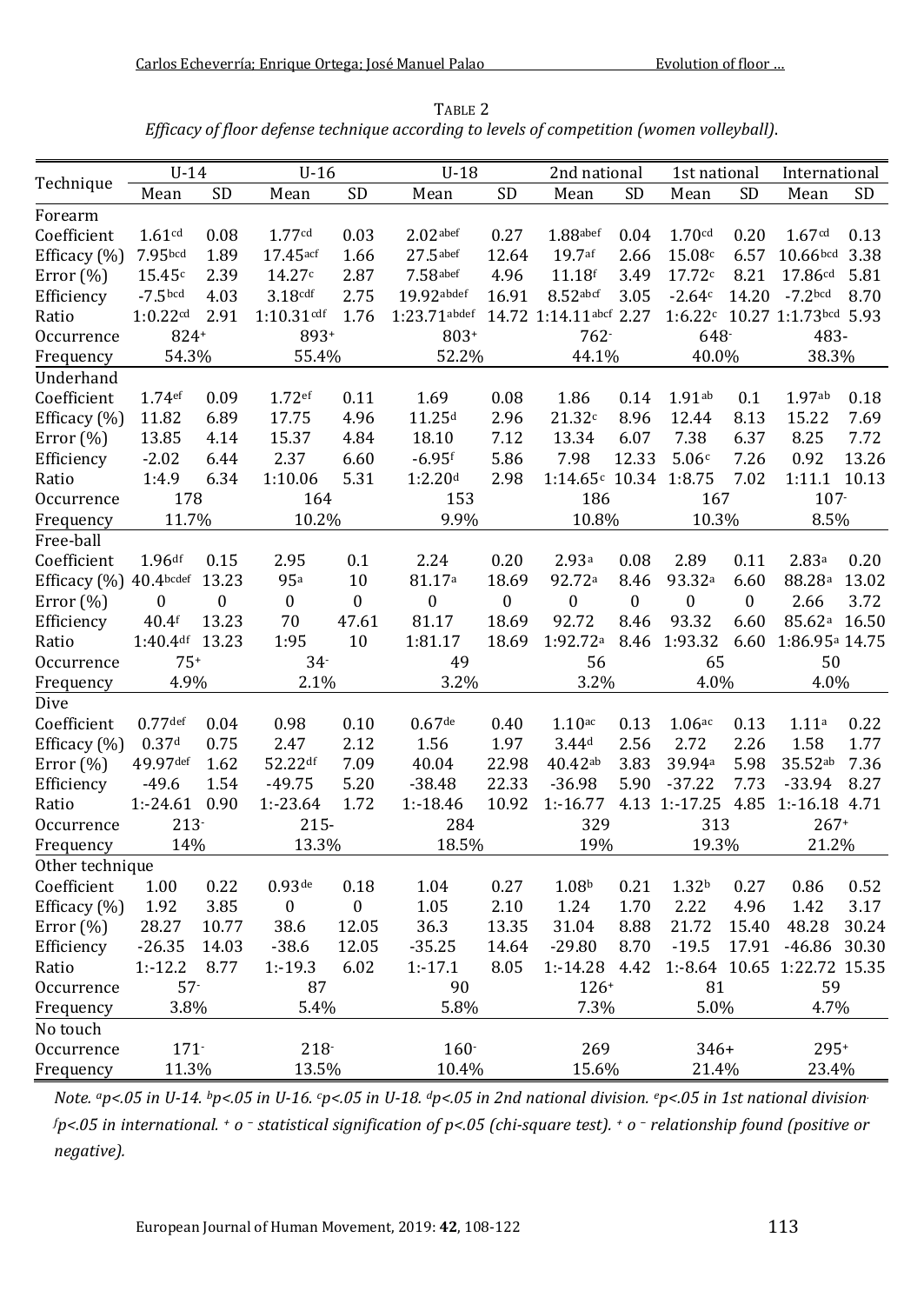Regarding the incidence on the game of the different floor defense techniques (Table 3), the forearm defenses had a significantly higher occurrence of actions that were not finished with an attack in U-14 category and a significantly lower occurrence in the senior international category. The forearm defenses that allowed all attacking options for the team had a significantly higher occurrence in U-18 and 2nd national senior division and lower in U-14 and senior international category. The free-ball defenses had a significantly lower occurrence of the performance that allowed all attack options in U-14 age group and higher in the rest of the levels. The dive defense had a significantly lower occurrence of errors in senior international level than the rest of levels. The efficacy of dive defense that allowed limited options of attacking was significantly higher in senior international level and lower in U-14 and U-16 categories.

| TABLE 3                                                                   |
|---------------------------------------------------------------------------|
| Performance of floor defense technique according to levels of competition |
| (women volleyball).                                                       |

|                     | $U-14$ |      | $U-16$      |      | $U-18$       |      | 2nd national 1st national |      |       |      | International            |      |
|---------------------|--------|------|-------------|------|--------------|------|---------------------------|------|-------|------|--------------------------|------|
| Technique           | n      | $\%$ | $\mathbf n$ | $\%$ | $\mathbf n$  | $\%$ | $\mathbf n$               | $\%$ | n     | $\%$ | n                        | $\%$ |
| Forearm             |        |      |             |      |              |      |                           |      |       |      |                          |      |
| Error               | 126    | 15.3 | 126         | 14.1 | $80 -$       | 10.0 | 76-                       | 10.0 | 97    | 15.0 | $80+$                    | 16.6 |
| No attack           | $132+$ | 16.0 | 105         | 11.8 | 81           | 10.1 | 72                        | 9.4  | 70    | 10.8 | 39-                      | 8.1  |
| Limit attack        | 501    | 60.8 | 507         | 56.8 | 466          | 58.1 | 468                       | 61.4 | 369   | 56.9 | 307                      | 63.6 |
| All attacks allowed | $65 -$ | 7.9  | 155         | 17.4 | $175+$       | 21.8 | $146+$                    | 19.2 | 112   | 17.3 | $57 -$                   | 11.8 |
| Underhand           |        |      |             |      |              |      |                           |      |       |      |                          |      |
| Error               | 24     | 13.5 | 25          | 15.2 | 23           | 15.0 | 26                        | 14.0 | 15    | 9.0  | 8                        | 7.5  |
| No attack           | 16     | 9.0  | 24          | 14.6 | $26+$        | 17.0 | 16                        | 8.6  | 14    | 8.4  | $3 -$                    | 2.8  |
| Limit attack        | 117    | 65.7 | 87          | 53.0 | 88           | 57.5 | 108                       | 58.1 | 112   | 67.5 | 80                       | 74.8 |
| All attacks allowed | 21     | 11.8 | 28          | 17.1 | 16           | 10.5 | 36                        | 19.4 | 25    | 15.1 | 16                       | 15.0 |
| Free-ball           |        |      |             |      |              |      |                           |      |       |      |                          |      |
| Error               |        |      |             |      |              |      |                           |      |       |      | $2+$                     | 4.0  |
| No attack           | 4      | 5.3  |             |      | $\mathbf{1}$ | 2.0  |                           |      | 3     | 4.6  | $\overline{\phantom{a}}$ |      |
| Limit attack        | $31+$  | 41.3 | $1 -$       | 2.9  | 10           | 20.4 | 5                         | 8.9  | $2 -$ | 3.1  | 7                        | 14.0 |
| All attacks allowed | $40 -$ | 53.3 | 33          | 97.1 | 38           | 77.6 | 51                        | 91.1 | 60    | 92.3 | 41                       | 82.0 |
| Dive                |        |      |             |      |              |      |                           |      |       |      |                          |      |
| Error               | 106    | 49.8 | 112         | 52.1 | 136          | 47.9 | 136                       | 41.5 | 117   | 37.6 | 94-                      | 35.3 |
| No attack           | $51+$  | 23.9 | $55+$       | 25.6 | 47           | 16.5 | 45                        | 13.7 | 54    | 17.4 | 41                       | 15.4 |
| Limit attack        | $55 -$ | 25.8 | 43-         | 20.0 | 95           | 33.5 | 138                       | 42.1 | 130   | 41.8 | $126+$                   | 47.4 |
| All attacks allowed | 1      | 0.5  | 5           | 2.3  | 6            | 2.1  | 9                         | 2.7  | 10    | 3.2  | 5                        | 1.9  |
| Other techniques    |        |      |             |      |              |      |                           |      |       |      |                          |      |
| Error               | 16     | 28.1 | 31          | 35.6 | 34           | 37.8 | 38                        | 30.2 | 22    | 27.2 | 21                       | 35.6 |
| No attack           | 25+    | 43.9 | 28          | 32.2 | 23           | 25.6 | 38                        | 30.2 | 18    | 22.2 | 11                       | 18.6 |
| Limit attack        | 15     | 26.3 | 28          | 32.2 | 32           | 35.6 | 48                        | 38.1 | 39    | 48.1 | 26                       | 44.1 |
| All attacks allowed | 1      | 1.8  | ÷.          | -    | $\mathbf{1}$ | 1.1  | 2                         | 1.6  | 2     | 2.5  | 1                        | 1.7  |

*Note: <sup>+</sup> o – statistical signification of p<.05 (chi square test). <sup>+</sup> o – relationship found (positive or negative).*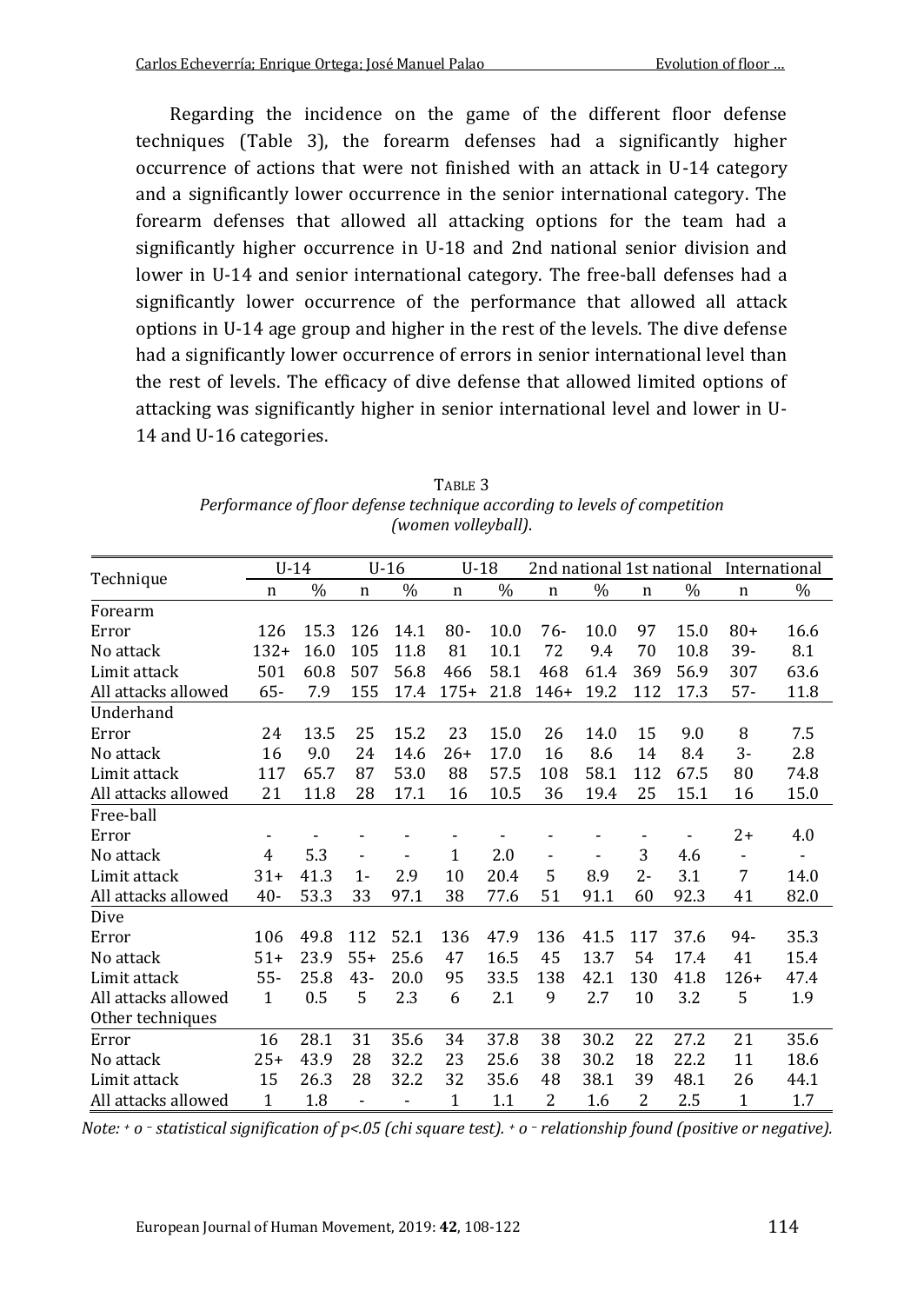In the efficacy of floor defense according to attacking tempo (Table 4), the defense against 1st tempo attacks had a higher coefficient of efficacy in U-18 and 1st national senior division. The defense against the attacks at the 1st touch of the play had a percentage of error significantly higher in the 1st national senior division and senior international level and lower in early training stages.

| TABLE 4                                                                        |
|--------------------------------------------------------------------------------|
| Efficacy of floor defense according to timing attack and levels of competition |
| (women volleyball).                                                            |

| Timing                         | $U-14$                   |                          | $U-16$                   |                          | $U-18$            |                | 2nd national                |           | 1st national       |           | International                     |                          |
|--------------------------------|--------------------------|--------------------------|--------------------------|--------------------------|-------------------|----------------|-----------------------------|-----------|--------------------|-----------|-----------------------------------|--------------------------|
| attack                         | Mean                     | <b>SD</b>                | Mean                     | <b>SD</b>                | Mean              | <b>SD</b>      | Mean                        | <b>SD</b> | Mean               | <b>SD</b> | Mean                              | <b>SD</b>                |
| Defense of 1st tempo attack    |                          |                          |                          |                          |                   |                |                             |           |                    |           |                                   |                          |
| Coefficient                    |                          | $\overline{\phantom{a}}$ | $\overline{a}$           |                          | 0.45 <sup>e</sup> | 0.33           | 0.86                        | 0.32      | 1.10c              | 0.50      | 0.8                               | 0.43                     |
| Efficacy(%)                    |                          |                          |                          | $\blacksquare$           | 7.68              | 11.97          | 4.96                        | 3.50      | 4.64               | 5.58      | 2.24                              | 2.19                     |
| Error $(\%)$                   |                          |                          | $\overline{\phantom{0}}$ | $\blacksquare$           | 60.24             | 37.66          | 45.16                       | 29.33     | 57.18 <sup>e</sup> | 6.81      | 74.52f                            | 16.46                    |
| Efficiency                     |                          |                          | ÷,                       | $\blacksquare$           | $-52.56$ 40.06    |                | $-40.2$                     | 28.22     | $-52.54e$          | 9.23      | $-72.28f$                         | 17.89                    |
| Ratio                          |                          |                          | $\overline{\phantom{a}}$ | $\overline{\phantom{a}}$ |                   |                | 1:-22.4 22.79 1:-17.6       |           | 13.76 1:-23.95e    | 6.82      | 1:35.02f                          | 9.73                     |
| Defense of 2nd tempo de attack |                          |                          |                          |                          |                   |                |                             |           |                    |           |                                   |                          |
| Coefficient                    | $0.37$ de                | 0.48                     | 0.87                     | 0.83                     | 0.63d             | 0.42           | 1.47ac                      | 0.55      | 1.08               | 0.81      | 1.11 <sup>a</sup>                 | 0.18                     |
| Efficacy $(\% )$               | 2.5                      | 5                        | $\blacksquare$           | $\blacksquare$           | $\blacksquare$    | $\overline{a}$ | 3.76                        | 4.13      | 2.1                | 1.97      | 5.97bc                            | 2.57                     |
| $Error(\% )$                   | 72.07                    | 40.92                    | 55                       | 41.23                    | 63.1              | 25.45          | 41.8                        | 12.63     | 59                 | 8.81      | 56.62                             | 10.07                    |
| Efficiency                     | $-69.57$                 | 45.73                    | $-55$                    | 41.23                    | $-63.1$           |                | 25.45 -38.04                | 12.64     | $-56.9$            | 8.74      | $-31.27$                          | 10.93                    |
| Ratio                          | $1: -33.5$               | 25.29                    | $1: -27.5$               | 20.61                    |                   |                | 1:-31.5 12.73 1:-17.14 6.97 |           | $1: -27.4$         | 4.56      | $1: -22.34$                       | 6.04                     |
| Defense of 3rd tempo de attack |                          |                          |                          |                          |                   |                |                             |           |                    |           |                                   |                          |
| Coefficient                    | 1.14                     | 0.55                     | 1.08c                    | 0.05                     | 1.27 <sub>b</sub> | 0.09           | 1.31                        | 0.57      | 1.12               | 0.14      | 1.44                              | 0.88                     |
| Efficacy $(\% )$               | 4.65bcd                  | 1.02                     | 6.75ae                   | 0.54                     | 7.87ae            | 2.57           | 14.48ae                     | 15.19     | 7.27               | 2.23      | 3.9bcd                            | 1.55                     |
| Error $(\% )$                  | 38.37                    | 4.05                     | 42.4                     | 3.35                     | 36.72             | 3.04           | 32.52                       | 19.21     | 42.62              | 5.61      | 45.82                             | 5.98                     |
| Efficiency                     | $-26.98$                 | 4.88                     | $-26.72$                 | 18.09                    | $-28.85$          | 5.55           | $-18.04$                    | 33.27     | $-35.35$           | 6.25      | $-41.92$                          | 6.76                     |
| Ratio                          | $1: -11.63$              | 2.88                     | $1: -14.45$              | 1.47                     | 1:-10.49 4.05     |                | $1: -1.78$                  |           | 24.01 1:-14.04     | 3.76      | $1: -19.01$                       | 3.89                     |
| Defense of attack at 2nd touch |                          |                          |                          |                          |                   |                |                             |           |                    |           |                                   |                          |
| Coefficient                    | 1.53                     | 0.48                     | 1.47                     | 0.23                     | 1.14              | 0.53           | 2.45                        | 2.02      | 1.29               | 0.42      | 1.28                              | 0.49                     |
| Efficacy $(\% )$               | 9.2                      | 9.36                     | 1.4                      | 2.8                      | 5                 | 11.18          | 7.5                         | 11.18     | 13.78              | 20.86     | 3.34                              | 7.47                     |
| Error $(\% )$                  | 22.05                    | 20.04                    | 27.52                    | 10.45                    | 22.5              | 25.62          | 40                          | 37.91     | 31.82              | 19.91     | 24.44                             | 25.03                    |
| Efficiency                     | $-12.85$                 | 22.31                    | $-26.12$                 | 11.70                    | $-17.5$           | 30.10          | $-32.5$                     | 42.94     | $-18.04$           | 25.11     | $-21.1$                           | 21.65                    |
| Ratio                          | $1: -1.82$               | 13.87                    | $1: -12.36$              | 6.71                     | $1: -6.25$        |                | 18.75 1:-12.5               | 25        | $1: -2.13$         | 20.83     | $1: -8.88$                        | 10.28                    |
| Defense of attack at 1st touch |                          |                          |                          |                          |                   |                |                             |           |                    |           |                                   |                          |
| Coefficient                    | 0.74d                    | 0.21                     | 1.10                     | 0.22                     | 0.56              | 0.66           | 1.26 <sup>d</sup>           | 0.48      | 0.97               | 0.87      | 0.62                              | 0.43                     |
| Efficacy $(\% )$               | $\overline{\phantom{a}}$ | $\overline{\phantom{a}}$ | 6.7                      | 7.77                     | 5                 | 12.5           | 12.86                       | 21.66     | 10                 | 22.36     |                                   | $\overline{\phantom{a}}$ |
| Error $(\%)$                   | 53.75                    | 20.22                    | 38.42 <sup>ef</sup>      | 4.07                     | 52.65             | 32.99          | 40.36e                      | 9.00      | 64.2bd             | 10.90     | 62.22 <sup>b</sup>                | 22.71                    |
| Efficiency                     | $-53.75$                 | 20.22                    | $-31.72$ f               | 6.48                     | $-46.4$           | 35.90          | $-27.5$                     | 28.48     | $-54.2$            | 31.20     | $-62.22b$                         | 22.71                    |
| Ratio                          | $1: -26.9$               |                          | 10.11 1:-12.51b          | 6.86                     |                   |                | 1:20.07 21.22 1:-7.32 24.90 |           | $1:-22.1$          |           | 26.59 1:-31.11 <sup>b</sup> 11.36 |                          |

*Note. ap<.05 in U-14. bp<.05 in U-16. cp<.05 in U-18. dp<.05 in 2nd national division. ep<.05 in 1st national division. fp<.05 in international. <sup>+</sup> o – statistical signification of p<.05 (chi-square test). <sup>+</sup> o – relationship found (positive or negative).*

In the efficacy of floor defense according to the zone it was made (Table 5), the forearm technique had a significantly lower coefficient of efficacy in U-14 than in senior levels in zones 3 and 5. The overhand technique had a significantly higher coefficient of efficacy in senior international level than U-14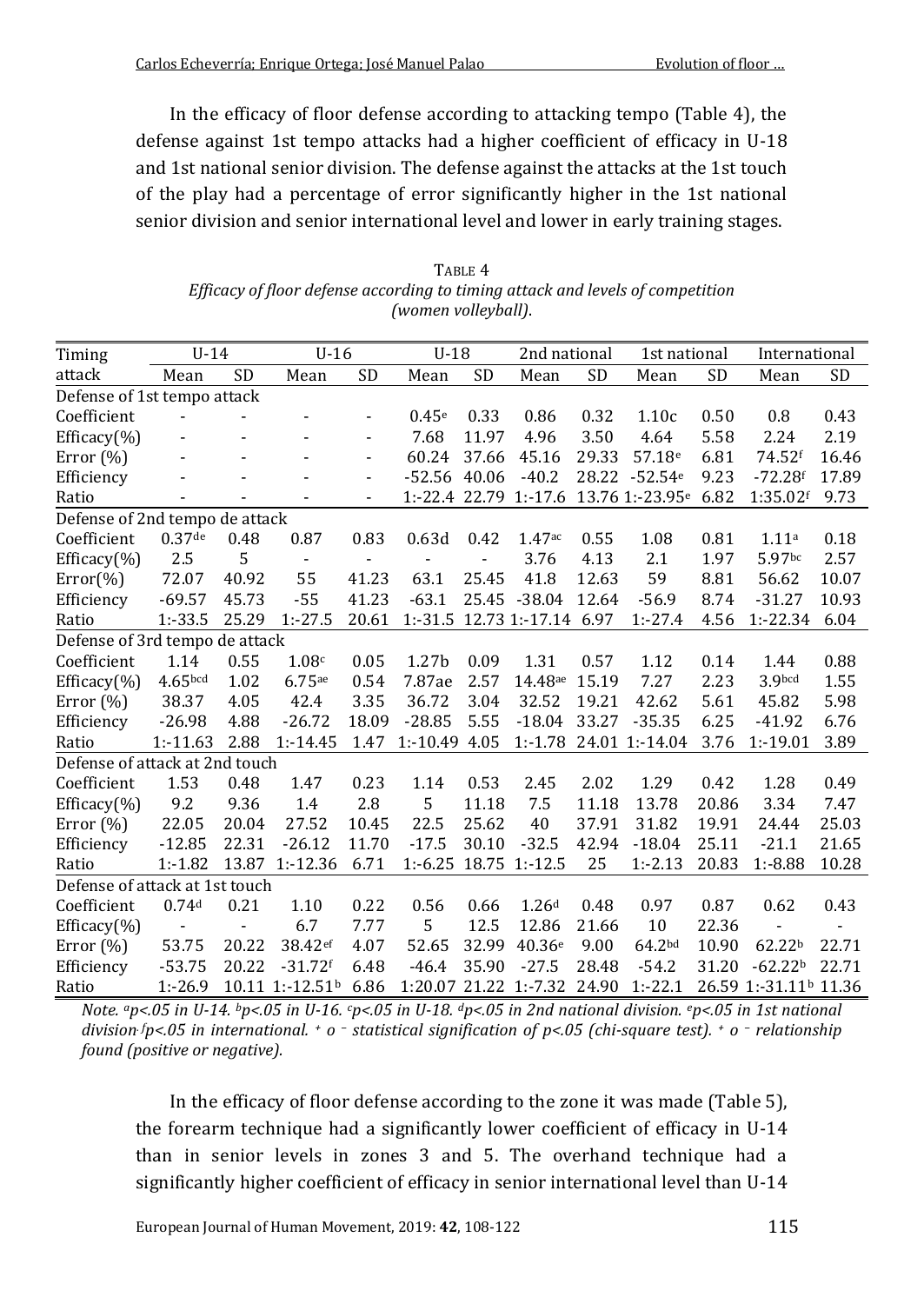category in zone 4. The defense of free-balls had a significantly higher coefficient of efficacy in the 1st national senior division and senior international level than in U-14 categories in zone 6. The dive defense had a significantly higher coefficient of efficacy in senior levels than U-14, U-16, and U-18 in zone 3.

| TABLE 5                                                                                    |
|--------------------------------------------------------------------------------------------|
| Efficacy of floor defense technique according to performing area and levels of competition |
| (women volleyball).                                                                        |

|                  | $U-14$       |                     | $U-16$           |                   | $U-18$         |                   |             |                   |                |                   |         | 2nd national 1st national International |  |
|------------------|--------------|---------------------|------------------|-------------------|----------------|-------------------|-------------|-------------------|----------------|-------------------|---------|-----------------------------------------|--|
| Technique        | n            | Coef                | $\mathbf n$      | Coef              | $\mathbf n$    | Coef              | $\mathbf n$ | Coef              | $\mathbf n$    | Coef              | n       | Coef                                    |  |
| Forearm          |              |                     |                  |                   |                |                   |             |                   |                |                   |         |                                         |  |
| Zone 1           | 146          | 1.51                | 175              | 1.59              | 158            | 1.75              | 141         | 1.78f             | 155            | 1.65              | $111+$  | 1.57 <sup>d</sup>                       |  |
| Zone 2           | $37 -$       | 1.70                | 48               | 1.83              | 61             | 1.98              | 55          | 1.90              | 41             | 1.95              | $42+$   | 1.92                                    |  |
| Zone 3           | 67           | 1.67 <sup>df</sup>  | 97               | 1.76 <sup>d</sup> | 71             | 1.97              | 87          | 2ab               | 73             | 1.96              | 36      | 2 <sup>a</sup>                          |  |
| Zone 4           | $39 -$       | 1.64                | 68               | 1.90              | $83+$          | 1.88              | $76+$       | 1.95              | 45             | 1.89              | 35      | 1.88                                    |  |
| Zone 5           | 202          | 1.42 <sub>bcf</sub> | 181              | 1.69a             | $150 -$        | 1.97a             | 151         | 1.73              | 155            | 1.67              | 115     | 1.58a                                   |  |
| Zone 6           | $333+$       | 1.75                | 324              | 1.89b             | 279            | 1.97              | 210         | 2.04 <sup>d</sup> | 179-           | 1.79              | $103 -$ | 1.74                                    |  |
| Underhand        |              |                     |                  |                   |                |                   |             |                   |                |                   |         |                                         |  |
| Zone 1           | 27           | 1.85                | 31               | 1.45              | 32             | 1.47              | 45          | 1.81              | 32             | 1.91              | 17      | 1.76                                    |  |
| Zone 2           | 11           | 1.91                | 16               | 1.56c             | $26+$          | 2.08 <sup>b</sup> | 15          | 1.75              | 20             | 2.05              | 11      | 2.27                                    |  |
| Zone 3           | 23           | 1.96                | 31               | 1.64              | 21             | 1.90              | 28          | 2                 | 24             | 1.83              | 15      | $\overline{c}$                          |  |
| Zone 4           | 15           | 1.6f                | 19               | 2.05              | 10             | 1.6               | 12          | 1.78              | 15             | 1.73              | $17+$   | 2.11a                                   |  |
| Zone 5           | $36+$        | 1.39                | 30               | 1.6               | 28             | 1.28              | 27          | 1.48              | 37             | 1.76              | 20      | 1.6                                     |  |
| Zone 6           | 66           | 1.86                | 37               | $\mathbf{2}$      | 36             | 1.58              | 50          | 1.96              | 38             | 2                 | 27      | 2.15                                    |  |
| Free-ball        |              |                     |                  |                   |                |                   |             |                   |                |                   |         |                                         |  |
| Zone 1           | 10           | 2.5                 | $\overline{4}$   | 3                 | 9              | 2.89              | 6           | 3                 | 16             | 2.87              | 7       | 2.86                                    |  |
| Zone 2           | $\mathbf{1}$ | 3                   | $\boldsymbol{0}$ | $\blacksquare$    | $\mathbf{1}$   | $\overline{2}$    | 2           | 2.5               | $\overline{2}$ | 3                 | $4+$    | 2.75                                    |  |
| Zone 3           | 12           | 2.67                | 4                | 2.75              | 5              | 2.8               | 11          | 2.92              | 10             | 3                 | 6       | 2.83                                    |  |
| Zone 4           | 2            | 3                   | $\mathbf{1}$     | 3                 | $\overline{c}$ | 2.5               | 3           | 2.67              | $\overline{4}$ | 3                 | $6+$    | 2.33                                    |  |
| Zone 5           | $24+$        | 2.43                | 5                | 3                 | 6              | 2.67              | 6           | 2.83              | 9              | 2.55              | 8       | 2.62                                    |  |
| Zone 6           | 43           | $2.39$ bdef         | 20               | 3a                | 26             | 2.77              | 21          | 2.96a             | 24             | 2.92a             | 19      | 2.84a                                   |  |
| Dive             |              |                     |                  |                   |                |                   |             |                   |                |                   |         |                                         |  |
| Zone 1           | 30           | 0.83                | $10-$            | 0.76              | 43             | 0.86              | 46          | 0.90              | 63             | 1.11              | $39+$   | $\mathbf{1}$                            |  |
| Zone 2           | 14           | $0.79$ f            | $30+$            | 0.7 <sup>ef</sup> | 32             | 0.81              | $47+$       | $\mathbf{1}$      | $20 -$         | 1.32 <sup>b</sup> | 24      | 1.33ab                                  |  |
| Zone 3           | $59+$        | $0.59$ def          | 51               | $0.63$ def        | 67             | $0.85$ def        | 67          | $1.22$ abc        | $42 -$         | $1.07$ abc        | $35 -$  | $1.23$ abc                              |  |
| Zone 4           | 14           | 0.64e               | 16               | 0.69              | 27             | 0.85              | 22          | 0.96              | 38             | 1.37a             | 32      | 1.16                                    |  |
| Zone 5           | 25           | 0.72 <sub>ef</sub>  | 20               | 0.5 <sup>ef</sup> | 33             | 0.82              | 56          | 0.82              | 52             | 1.02ab            | 50      | 1.28ab                                  |  |
| Zone 6           | 71           | 0.93                | 64               | 0.87e             | 82             | 1.04              | $65 -$      | 1.28 <sup>e</sup> | 96             | $1d$              | 6       | 1.08 <sup>b</sup>                       |  |
| Other techniques |              |                     |                  |                   |                |                   |             |                   |                |                   |         |                                         |  |
| Zone 1           | 7            | 0.83                | 11               | 0.76              | 15             | 0.86              | 18          | 0.90              | 13             | 1.11              | 9       | $\mathbf{1}$                            |  |
| Zone 2           | 11           | 0.78cd              | 20               | 0.7               | 20             | 0.81a             | 25          | 1 <sup>a</sup>    | 11             | 1.31              | 11      | 1.33                                    |  |
| Zone 3           | 18           | 0.59                | 16               | 0.63e             | 16             | 0.85              | 26          | 1.22              | 24             | 1.07 <sub>b</sub> | 10      | 1.23                                    |  |
| Zone 4           | 9            | 0.64                | 14               | 0.69              | 16             | 0.85              | 17          | 0.96              | 8              | 1.37              | 12      | 1.16                                    |  |
| Zone 5           | $31+$        | 0.72                | 13               | 0.5               | 11             | 0.82              | 18          | 0.82              | $6 -$          | 1.02              | 9       | 1.28                                    |  |
| Zone 6           | 7            | 0.93                | 13               | 0.87              | 12             | 1.03              | 8           | 1.28              | $17+$          | $\mathbf{1}$      | 8       | 1.08                                    |  |

*Note. ap<.05 in U-14. bp<.05 in U-16. cp<.05 in U-18. dp<.05 in 2nd national division. ep<.05 in 1st national division. fp<.05 in international. <sup>+</sup> o – statistical signification of p<.05 (chisquare test). <sup>+</sup> o – relationship found (positive or negative).*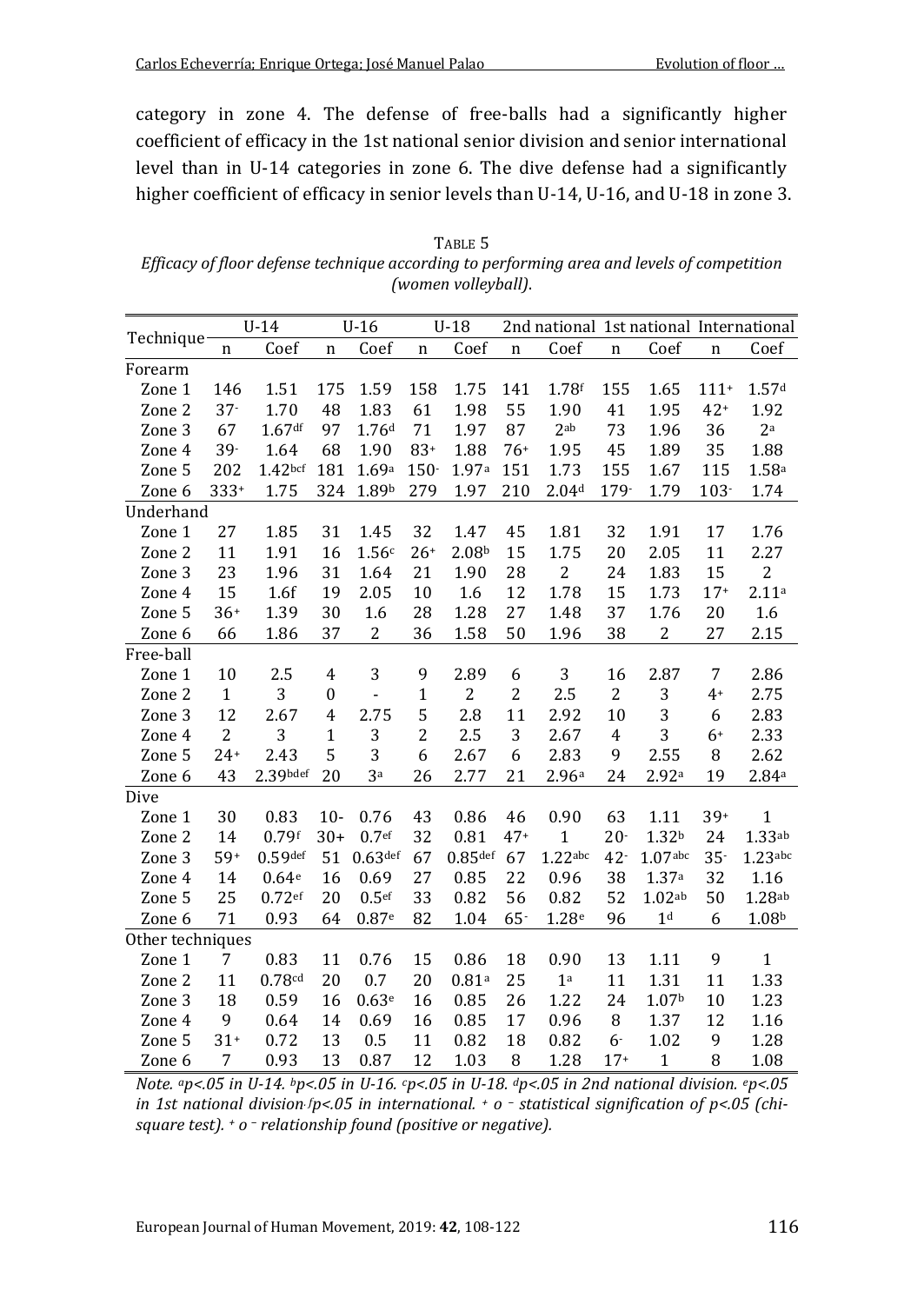### **DISCUSSION**

This study shows the evolution of the floor defense performance in women's volleyball from U-14 to senior international competition. The reduction of the ball contact for the defenders through the different stage of development of the players (defenders do not touch two out of ten attacks) is probably caused by an increase of the attack power (Costa, Afonso, Brant, & Mesquita, 2012; García-Alcaraz et al., 2015). The forearm technique and the dive were the technique more used at all levels. When the "*age group and level of competition*" increased, the floor defense is done in less stable and predictable situations. Players must adapt to the conditions created by the attack. This tendency is shown by the reduction of the use of the forearm as increased the level of the competition (54% to 38%), and the increase in the use of the dive as increased the age group and level of competition (14% to 21%). The rest of the techniques or situations studied presented a low level of use (<10%). This information can be used a guide to establish the proportions of the different techniques that the players should work to develop their floor defense skills.

Regarding the performance, the forearm technique performance increased from U-14 to U-18 categories. However, in senior level, the forearm performance decreased from the 2nd national senior division to the senior international competition. The reason may be either in an improvement of the player's technique or a lower influence of attacking actions in these early levels of competition (Costa et al., 2012) compared to senior levels (García-Alcaraz et al., 2015). The lower efficiency in U-14 level was found in previous studies (Ureña, Morales-Rojas, León & González, 2014). The same significant improvements were found in early levels of male volleyball (García-Alcaraz et al., 2013b). At these formative levels, floor defense is a more influential action in the final score than in higher levels (Costa et al., 2012). This study shows a trend of a reduction efficiency as the level of senior competitions increases. In high levels, the higher power and variety of hitting options difficult the actions of the defender (Palao et al., 2005), making floor defense the action with the lowest efficient of all volleyball skills (Marcelino & Mesquita, 2006).

Different trends were found in the rest of the floor defense techniques. The overhand technique showed higher efficiency in senior levels than early stages. This technique is used to neutralize a less powerful attack, which may allow a higher efficacy on behalf of prior conditions of playing (Palao et al., 2009). The situations of "free-ball" (no opponent attack) were the floor defense that involved a higher efficacy and allowed senior teams to build a more efficient counterattack (Selinger & Ackermann-Blount, 1985). Each situation of the game had a different and distinct level of efficacy. This aspect should be considered by coaches to analyze the actions of their players in practice and competition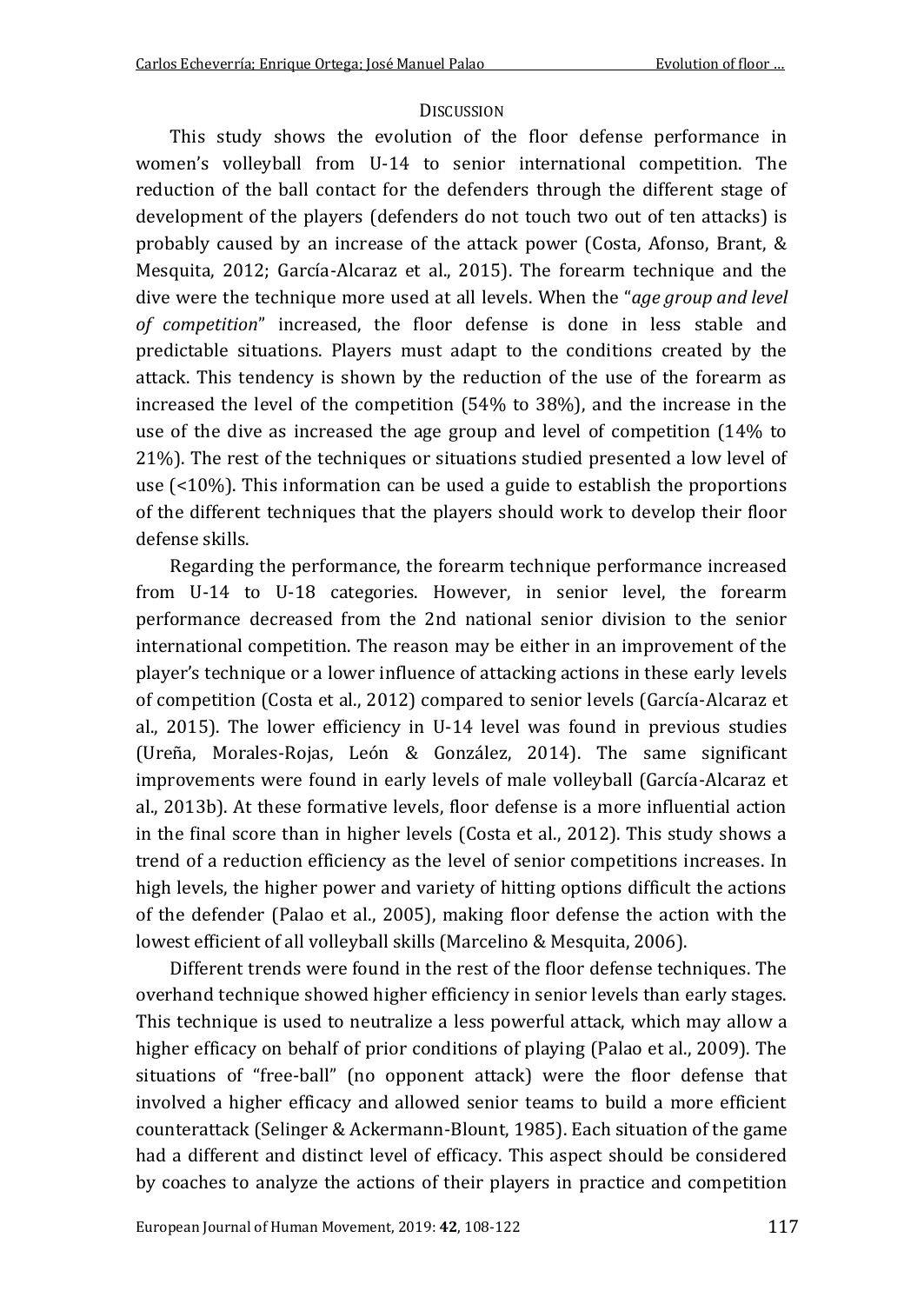properly. For example, reference values that could be used in practice by coaches will be the following: a) for the forearm, seven defenses that allow the attack out of ten ball contacts (only one that allows all attack actions), b) for the free ball defense, eight defenses that allow all attack option out of ten defenses, and c) for other techniques, four defenses that allow attack out of ten defenses. These values are stable and similar for all categories studied, except for the techniques done in extreme conditions in which the criteria should be lower (e.g., dive and other techniques).

The timing of attack influences the efficiency of floor defense. Slower attack allowed higher efficacy in floor defense, due to players have more time to intercept and neutralize the ball (Selinger & Ackermann-Blount, 1985). This is confirmed by the higher percentage of errors in defense against spikes at the first touch in the game sequence. In this situation, the advantage belongs to the hitter because of the shorter time allows preparing their defense (McGown, Fronske & Moser, 2001). The defense of quick attacks (1st and 2nd tempo) improved from the early levels of competition to the senior levels, except senior international level. The higher presence of quick-attack tempos in high levels (Palao et al., 2005: Palao & Echeverria, 2008) allows its development both in training and competition. Therefore, players at these levels gain greater experience and control. However, against slower spikes, the efficiency of floor defense increases from the early stages to 2nd national senior division and then decreases until the highest level. At the highest level, senior international competition, there are stronger and more powerful attack (Costa et al., 2014: Inkinen, Häyrinen & Linnamo, 2013) that have a higher correlation with success in volleyball (Grgantov, Katic & Jankovic, 2006; Miskin, Fellingham, & Florence, 2010).

Regarding the zone where the defense is made, for all techniques and situation studies, the zones closed to the net presented a higher efficacy. These results could be considered normal, due to the ball had a more parabolic and slower trajectory to overcome the net and the block than the ball directed to the end of the court. The performance of zone 5 increased from U-14 to the rest of the categories. That zone is usually taken by the libero, a player who influences the performance in defense in high levels of competition (Mesquita, Manso, & Palao, 2007). This specialist player may also influence the higher efficiency of "free-ball" defense in zone 6, due to this way she allows other players to incorporate to counter-attack.

### **CONCLUSIONS**

Data provided by this study show the evolution of the occurrence, the way of execution, area, and efficiency of the floor defense from U-14 to senior international competitions of women's volleyball. The most used defensive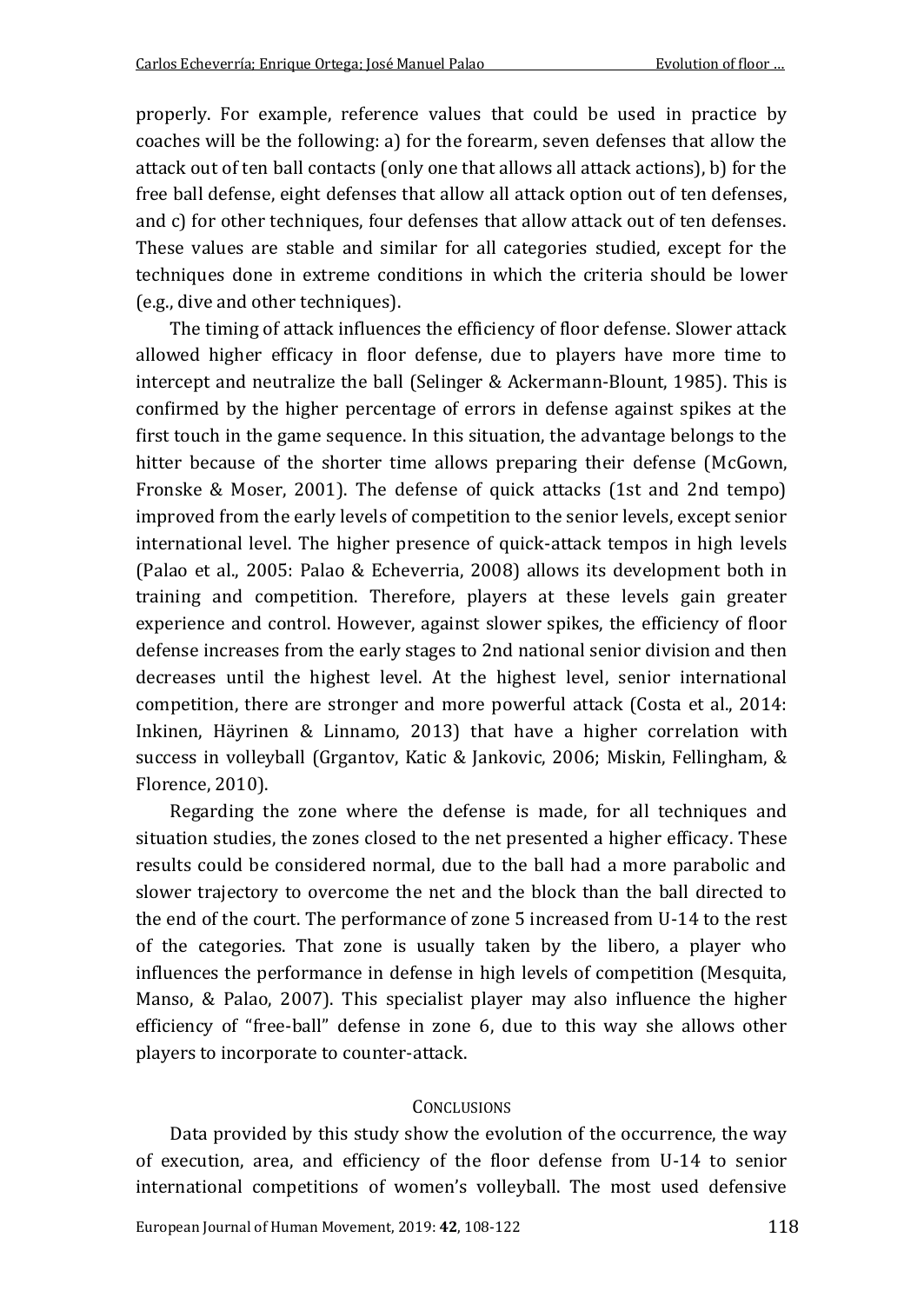technique in all analyzed levels was the forearm. The results show how training and experience change the balance between offense and defense, in favor of the attack. This trend was not found with other techniques such as overhand pass or defense against the 1st tempo attacks, where the efficiency rises according to the age group. The efficacy of the different techniques varies over the age groups and competition levels studied, which involve the need for specific reference values to consider for each technique and players' stage of development. The information provided could help coaches to analyze and evaluate this game action in their players and develop a working plan adapted to the specific age groups and level of competition of the players, both in attack and counterattack. It is necessary to consider the data of the study did not follow the evolution of the sample players through the time; analyze some age groups and level of competition; and part of the sample is composed of players from one country. However, the data provide objective values of the manner of execution of the floor defense through the development stages of female volleyball players. Futures studies should be done to confirm the findings of this research. Future works should also analyze how the offense actions influence the floor defense, the contribution of the different players' role, or how the defense system influence on floor defense.

# **REFERENCES**

- Amasay, T. (2008). Statistic block jump techniques in volleyball: upright versus squat starting positions. *The Journal of Strength and Conditioning Research, 22*(4), 1242-1248. doi:10.1519/jsc.0b013e31816d5a7f
- Anguera, M. T., Blanco, A. & Losada, J. L. (2001). Diseños observacionales, cuestión clave en el proceso de la metodología observacional [Observational designs, key issue in observational metodology process]. *Metodología de las Ciencias del Comportamiento, 3*(2), 135-160.
- Araújo, R., Afonso, J. & Mesquita, I. (2011). Procedural knowledge, decisiónmaking and game performance analysis in female volleyball's attack according to the player's experience and competitive success. *International Journal of Performance Analysis in Sport, 11*(1), 1-13. doi:10.1080/ 24748668.2011.11868524
- Castro, J. M. & Mesquita, I. (2010). Analysis of the attack tempo determinants in volleyball's complex II – a study on elite male teams. *International Journal of Performance Analysis in Sport, 10*(3), 197-206. doi:10.1080/ 24748668.2010.11868515
- Claver, F., Jiménez, R., Gil, A., Moreno, A. & Moreno, M. P. (2013). Relationship between performance in game actions and the match result. A study in volleyball training stages. *Journal of Human Sport & Exercise, 8*, S651-S659. doi:10.4100/jhse.2013.8.proc3.11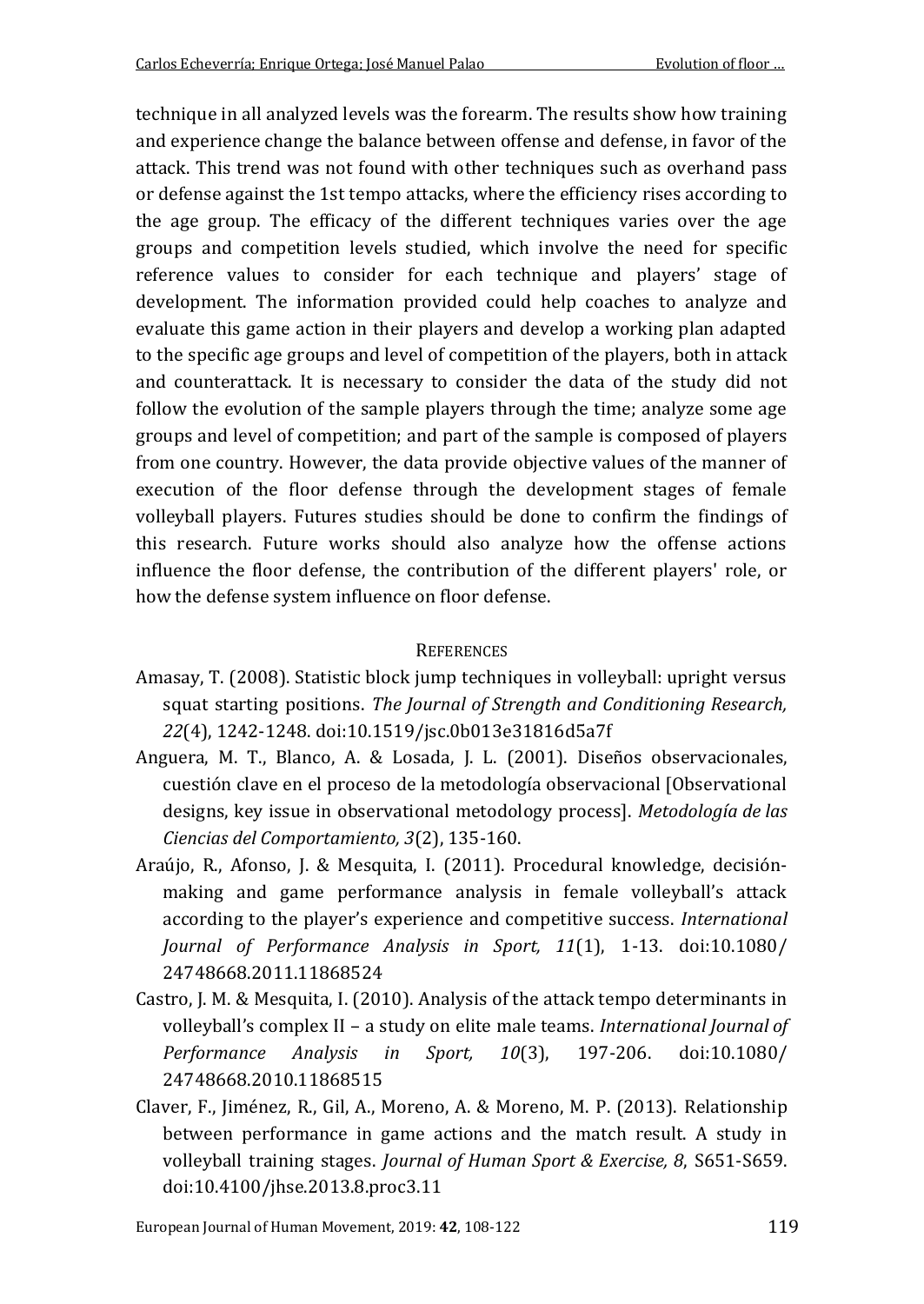- Coleman, J. E., Neville, B., and Gordon, B. (1969). A statistical system for volleyball and its use in Chicago Women's Assn. *International Volleyball Review*, 17, 72-73.
- Costa, G., Afonso, J., Barbosa, R. V., Coutinho, P. & Mesquita, I. (2014). Predictors of attack efficacy and attack type in high-level brazilian women's volleyball. *Kinesiology, 46*(2), 242-248. Retrieved from: *https://hrcak.srce.hr/131928*
- Costa, G., Afonso, J., Brant, E. & Mesquita, I. (2012). Differences in game patterns between male and female youth volleyball. *Kinesiology, 44*(1), 60-66. Retrieved from: *https://hrcak.srce.hr/file/124413*
- Durkovic, T., Marelic, N. & Resetar, T. (2008). Rotation analysis of teams' performances at 2003 youth European volleyball championship. *Kinesiology, 41*(1), 60-66. Retrieved from: https://hrcak.srce.hr/38546
- Eom, H. J. & Schutz, R. W. (1992a). Statistical analyses of volleyball team performance. *Research Quaterly for Exercise and Sport, 63*(1), 11-18.
- doi:10.1080/02701367.1992.10607551
- García-Alcaraz, A., Palao, J. M. & Ortega, E. (2015). Effect of age group on male volleyball players' technical-tactical performance profile for the spike. *International Journal of Performance Analysis in Sport, 15*(2), 668-686. doi:10.1080/24748668.2015.11868823
- García-Alcaraz, A., Palao, J. M. & Ortega, E. (2013a). Evolution of the efficacy of game phases in U-14, U-16, U-19, national level, and international men's volleyball teams. In N. Balagué, C. Torrents, A. Vilanova, J. Cadafeu, R. Tarragó, E. Tsolakidis (Eds), *Book of abstracts* of the *18th annual Congress of the European College of Sport Science* (pp. 891-892). Barcelona: European College of Sport Science. Retrieved from: <https://www.researchgate.net/> publication/262877371\_Evolution\_of\_efficacy\_of\_game\_phases\_in\_U-14\_U-16\_U-19\_national\_level\_and\_international\_mens\_volleyball\_teams
- García-Alcaraz, A., Palao, J. M. & Ortega, E. (2013b). The ways points are obtained in different age groups and categories of men's volleyball. *Journal of Human Sport and Exercise, 8*(2), 497-498. doi:10.4100/jhse.2012.82.13
- Grgantov, Z., Katic, R. & Jankovic, V. (2006). Morphological characteristics, technical and situation efficacy of young female volleyball players. *Collegium Antropologicum, 30*(1), 87-96. Retrieved from: https://www.ncbi.nlm.nih. gov/ pubmed/16617581
- Inkinen, V., Häyrinen, M. & Linnamo, V. (2013). Technical and tactical analysis of women's volleyball. *Biomedical Human Kinetics, 5*, 43-50. doi:10.2478/bhk-2013-0007
- João, P. V., Mesquita, I. & Sampaio, J. (2010). Sex differences in discriminative power of volleyball game-related statistics. *Perceptual and Motor Skill, 111*(3), 893-900. doi:10.2466/05.11.25.pms.111.6.893-900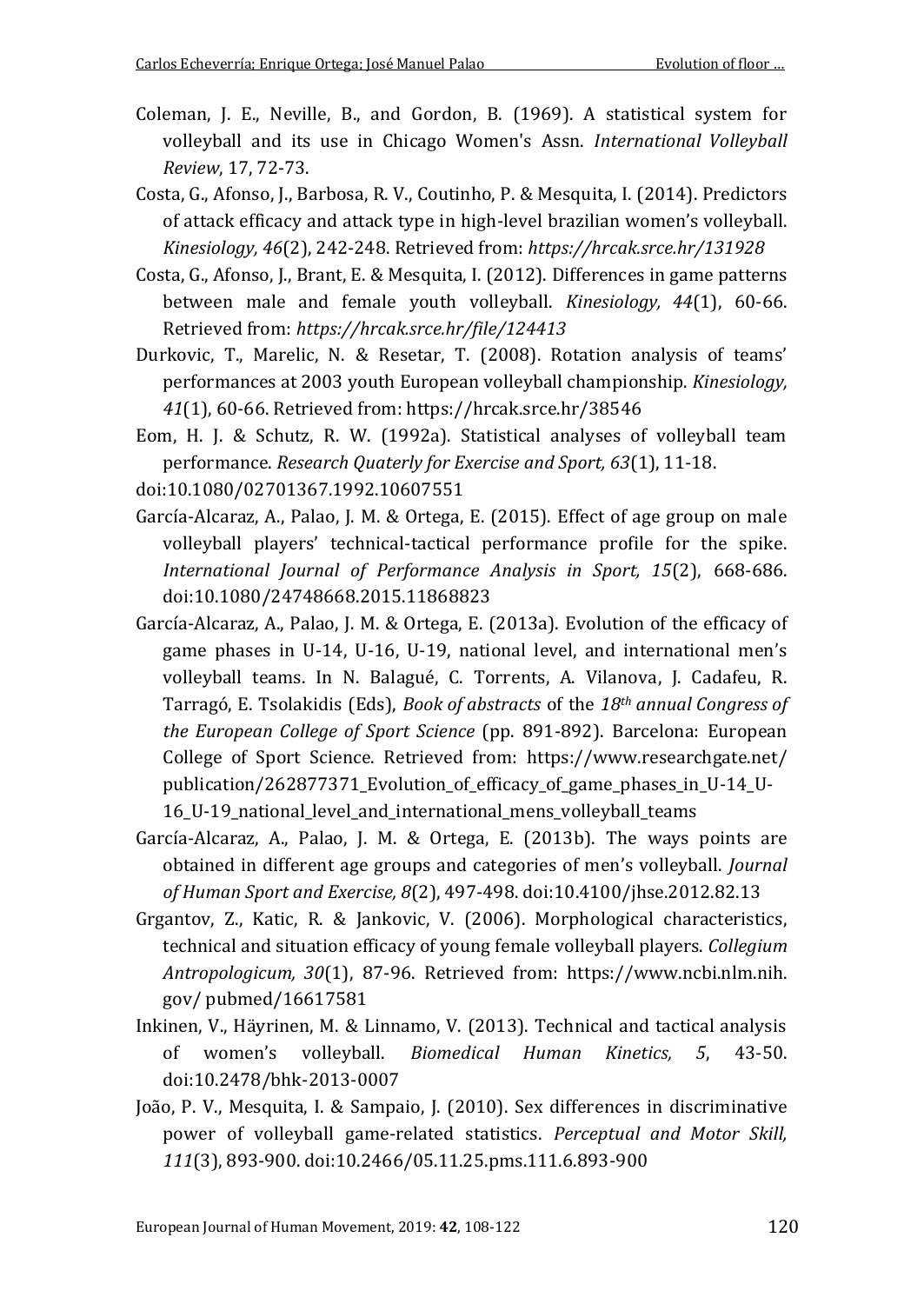- Katsikadelli, A. (1995). Tactical analysis of the attack serve in high level volleyball. *Journal of Human Movement Studies*, *29*(5), 219-228.
- Laios, Y. & Kountouris, P. (2005). Evolution in men's volleyball skills and tactics as evidence in the Athens 2004 Olympic Games. *International Journal of Performance Analysis in Sport, 5*(2), 1-8. doi:10.1080/24748668.2005. 11868322
- Marcelino, R., Afonso, J., Moraes, J. C. & Mesquita, I. (2014). Determinants of attack players in high-level men's volleyball. *Kinesiology, 46*(2), 234-241. udc: 796.325:796.092-055.1
- Marcelino, R. & Mesquita, I. (2006). Characterizing the efficacy of skills in high performance competitive volleyball. In H. Dancs, M. Hughes, P. O'Donoghue (Eds), *Book of Proceedings of the VII World Conference of Performance Analysis of Sport* (pp. 491-496). Szombathely: International Society of Performance Analysis of Sport.
- McGown, C, Fronske, H. & Moser, L. (2001). *Coaching volleyball: building a winning team*. Needham Heights: Allyn & Bacon.
- Mesquita, I. Manso, F. D. & Palao, J. M. (2007). Defensive participation and efficacy of the libero in volleyball. *Journal of Human Movement Studies*, *52*(7), 95-105. Retrieved from: https://www.researchgate.net/publication/25599 4927\_Defensive\_participation\_and\_efficacy\_of\_the\_libero\_in\_volleyball
- Miskin, M., Fellingham, G. & Florence, L. (2010). Skill importance in women's volleyball. *Journal of Quantitative Analysis in Sports, 6*(2), 1-12. doi:10.2202/1559-0410.1234
- Monteiro, R., Mesquita, I. & Marcelino, R. (2009). Relationship between the set outcome and the dig and attack efficacy in elite male volleyball game. *International Journal of Performance Analysis of Sport, 9*(3), 294-305. doi:10.1080/24748668.2009.11868486
- Palao, J. M., & Echeverria, C. (2008). Evolución de la utilización colocación en salto en el voleibol femenino y su efecto sobre el juego [Evolution of the use of jump set in female volleyball and its effect on the game]. Kronos, 13, 35- 44.
- Grgantov, Z., Katic, R. & Jankovic, V. (2006). Morphological characteristics, technical and situation efficacy of young female volleyball players. Collegium Antropologicum, 30(1), 87-96.
- Lidor, R. & Ziv, G. (2010). Physical characteristics and physiological attributes of adolescent volleyball players. Pediatric Exercise Science, 22(1), 114-134.
- Stamm, R., Stamm, M. & Koskel, S. (2004). Individual proficiency of young female volleyballers at Estonian championships for class C and its relation to body build. Papers on Anthropology, 13, 239-247.
- Stamm, R., Veldre, G., Stamm, M., Thomson, K., Kaarma, H., Loko, J. & Koskel, S. (2003). Dependence of young female volleyballers' performance on their